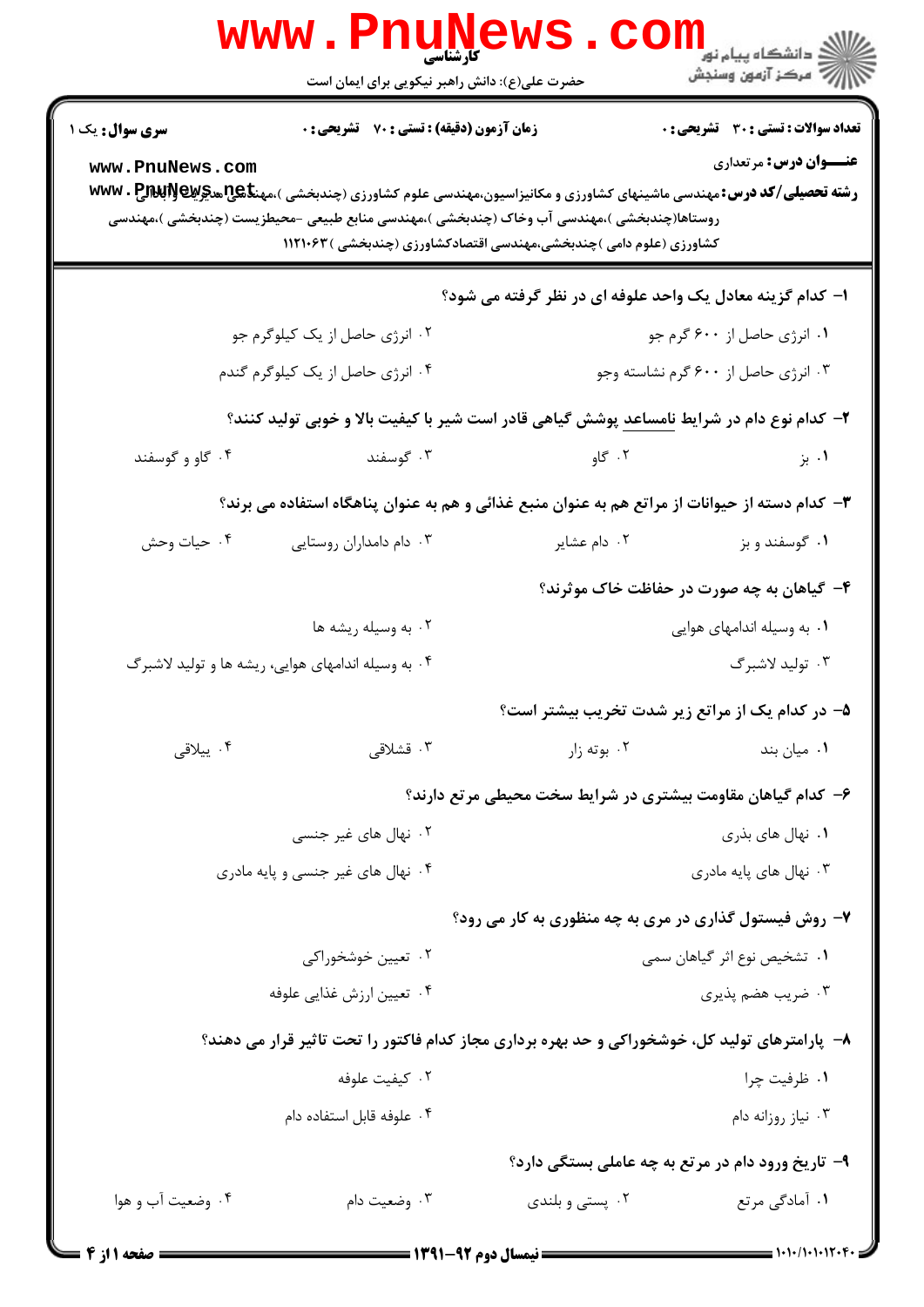|                                                                                                                                                                                                                                                                                                                                                                       | <b>WWW</b> .<br>, EAUR<br>کارشناسی<br>حضرت علی(ع): دانش راهبر نیکویی برای ایمان است |                                                                                                      | ڪ دانشڪاه پيام نور<br> 7<br> 7 مرڪز آزمون وسنڊش |  |  |
|-----------------------------------------------------------------------------------------------------------------------------------------------------------------------------------------------------------------------------------------------------------------------------------------------------------------------------------------------------------------------|-------------------------------------------------------------------------------------|------------------------------------------------------------------------------------------------------|-------------------------------------------------|--|--|
| <b>سری سوال : ۱ یک</b>                                                                                                                                                                                                                                                                                                                                                | <b>زمان آزمون (دقیقه) : تستی : 70 ٪ تشریحی : 0</b>                                  |                                                                                                      | تعداد سوالات : تستى : 30 قشريحى : 0             |  |  |
| <b>عنـــوان درس:</b> مرتعداری<br>www.PnuNews.com<br><b>رشته تحصیلی/کد درس:</b> مهندسی ماشینهای کشاورزی و مکانیزاسیون،مهندسی علوم کشاورزی (چندبخشی )،مهن <del>نا</del> گیجیسچیچیستان <b>۱۳۸۷۰۰</b><br>روستاها(چندبخشی )،مهندسی آب وخاک (چندبخشی )،مهندسی منابع طبیعی -محیطزیست (چندبخشی )،مهندسی<br>کشاورزی (علوم دامی )چندبخشی،مهندسی اقتصادکشاورزی (چندبخشی )۱۱۲۱۰۶۳ |                                                                                     |                                                                                                      |                                                 |  |  |
|                                                                                                                                                                                                                                                                                                                                                                       |                                                                                     |                                                                                                      | ۱۰– گرایش مرتع عبارت است از:                    |  |  |
|                                                                                                                                                                                                                                                                                                                                                                       | ۰۲ سلامت مرتع                                                                       |                                                                                                      | ۰۱ نوسانات تولید                                |  |  |
|                                                                                                                                                                                                                                                                                                                                                                       | ۰۴ روند تغييرات وضعيت مرتع                                                          |                                                                                                      | ۰۳ روند تغييرات شرايط فصلى                      |  |  |
|                                                                                                                                                                                                                                                                                                                                                                       |                                                                                     | 11- کدام گزینه یکی از روش های رایج آبگیری برای افزایش کارایی بذر است؟                                |                                                 |  |  |
| ۰۴ پرايمينگ                                                                                                                                                                                                                                                                                                                                                           | P.L.S.                                                                              | ٠٢ استرانيفيكاسيون                                                                                   | ٠١. اسكاريفيكاسيون                              |  |  |
|                                                                                                                                                                                                                                                                                                                                                                       |                                                                                     | ۱۲– بر روی دامنه های جنوبی ارتفاعات ایران، اغلب چه گیاهانی به عنوان آخرین پناهگاه استقرار یافته اند؟ |                                                 |  |  |
| ۰۴ بوته ای ها                                                                                                                                                                                                                                                                                                                                                         | ۰۳ گندمیان چند ساله                                                                 | ۰۲ پهن برگان علفي                                                                                    | ٠١ گندميان يكساله                               |  |  |
|                                                                                                                                                                                                                                                                                                                                                                       |                                                                                     |                                                                                                      | 1۳- نام فارسی گیاه Ferula ovina کدام است؟       |  |  |
| ۰۴ بره تاغ                                                                                                                                                                                                                                                                                                                                                            | ۰۳ کما کندل                                                                         | ۰۲ کما                                                                                               | ۰۱ علف بره                                      |  |  |
|                                                                                                                                                                                                                                                                                                                                                                       |                                                                                     | <b>۱۴</b> - کدام گزینه در رابطه با گیاه دم روباهی صحیح نمی باشد؟                                     |                                                 |  |  |
|                                                                                                                                                                                                                                                                                                                                                                       |                                                                                     | ۰۱ در مرحله بذردهی بر خوشخوراکی آن افزوده می گردد.                                                   |                                                 |  |  |
|                                                                                                                                                                                                                                                                                                                                                                       |                                                                                     |                                                                                                      | ٠٢ از خانواده گندميان با علوفه بسيار مرغوب است. |  |  |
|                                                                                                                                                                                                                                                                                                                                                                       |                                                                                     | ۰۳ نقش مهمی در حفاظت خاک شیب های تند ایفا می کند.                                                    |                                                 |  |  |
|                                                                                                                                                                                                                                                                                                                                                                       |                                                                                     | ۰۴ گل آذین پانیکول فشرده استوانه ای و ساقه ماشوره ای دارد.                                           |                                                 |  |  |
|                                                                                                                                                                                                                                                                                                                                                                       |                                                                                     | ۱۵– در عملیات کنتور فارو، گونه های مرغوب چند درصد باید باشد؟                                         |                                                 |  |  |
| ۰۴ ه _ ۳ درصد                                                                                                                                                                                                                                                                                                                                                         | ۰۳ ـ ۸ ـ ۸ درصد                                                                     | ۰۲ بیشتر از ۱۰ درصد                                                                                  | ۰۱ کمتر از ۱۰ درصد                              |  |  |
|                                                                                                                                                                                                                                                                                                                                                                       |                                                                                     | ۱۶– مناسبترین خاک برای اجرای عملیات پخش سیلاب کدام است؟                                              |                                                 |  |  |
| ۰۲ خاکهای سطحی با بافت سنگین                                                                                                                                                                                                                                                                                                                                          |                                                                                     | ۰۱ خاکهای عمیق با بافت متوسط                                                                         |                                                 |  |  |
|                                                                                                                                                                                                                                                                                                                                                                       | ۰۴ خاکهای عمیق با بافت سنگین                                                        |                                                                                                      | ۰۳ خاکهای عمیق با بافت سبک                      |  |  |
|                                                                                                                                                                                                                                                                                                                                                                       |                                                                                     |                                                                                                      | N− پیتینگ عبارت است از:                         |  |  |
|                                                                                                                                                                                                                                                                                                                                                                       | ۰۲ ایجاد جوی و پشته در مراتع                                                        |                                                                                                      | ٠١. پخش سيلاب                                   |  |  |
|                                                                                                                                                                                                                                                                                                                                                                       | ۰۴ ایجاد چاله های کوچک در سطح مراتع                                                 |                                                                                                      | ۰۳ توزیع یکنواخت برف و باران                    |  |  |
|                                                                                                                                                                                                                                                                                                                                                                       |                                                                                     |                                                                                                      |                                                 |  |  |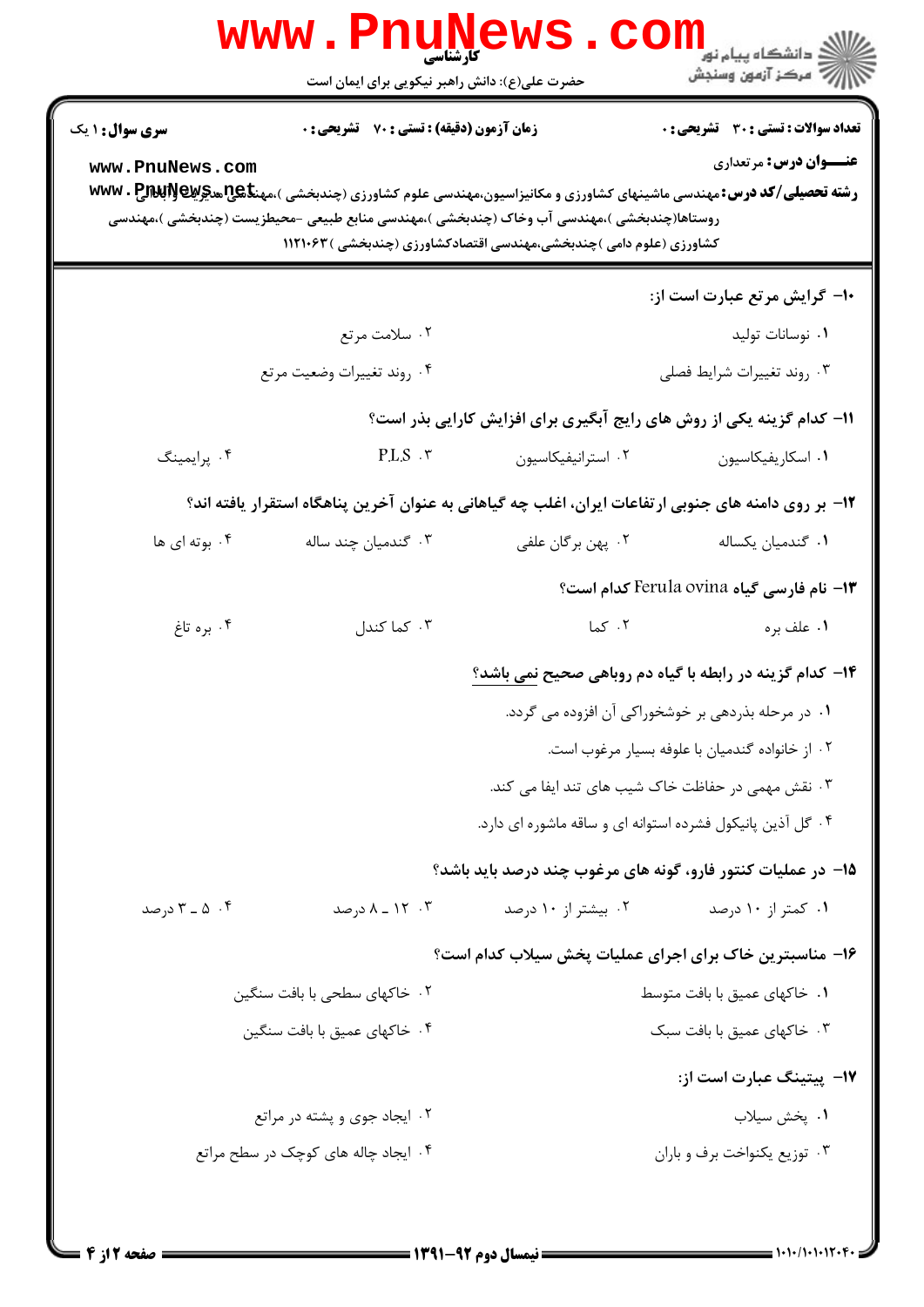|                                                                                                                                         | <b>WWW.FNUN</b><br><b>کارشناسی</b><br>حضرت علی(ع): دانش راهبر نیکویی برای ایمان است |                                                                    | دانشکاه پیام نور<br>ا∛ مرکز آزمون وسنجش                                                                                                                                                                         |
|-----------------------------------------------------------------------------------------------------------------------------------------|-------------------------------------------------------------------------------------|--------------------------------------------------------------------|-----------------------------------------------------------------------------------------------------------------------------------------------------------------------------------------------------------------|
| <b>سری سوال : ۱ یک</b><br>www.PnuNews.com<br>روستاها(چندبخشی )،مهندسی آب وخاک (چندبخشی )،مهندسی منابع طبیعی -محیطزیست (چندبخشی )،مهندسی | <b>زمان آزمون (دقیقه) : تستی : 70 ٪ تشریحی : 0</b>                                  | کشاورزی (علوم دامی )چندبخشی،مهندسی اقتصادکشاورزی (چندبخشی )۱۱۲۱۰۶۳ | <b>تعداد سوالات : تستی : 30 ٪ تشریحی : 0</b><br><b>عنـــوان درس:</b> مرتعداری<br><b>رشته تحصیلی/کد درس:</b> مهندسی ماشینهای کشاورزی و مکانیزاسیون،مهندسی علوم کشاورزی (چندبخشی )،مهنگهیچچهیچچچچچ <b>WWW . P</b> |
|                                                                                                                                         |                                                                                     |                                                                    | <b>۱۸</b> - بوته کاری در چه مناطقی توصیه می شود؟<br>۰۱ کلیه مناطقی که پوشش گیاهی آنها از بین رفته باشد.<br>۰۲ مناطق کوهستانی با ارتفاع بیش از ۳۰۰۰ متر<br>۰۳ مناطقی که شرایط اکولوژیکی بذرکاری ندارند.          |
|                                                                                                                                         | ۰۲ زیاد شونده و مهاجم<br>۰۴ کم شونده و زیاد شونده                                   |                                                                    | ۰۴ مناطق با بارندگی بیش از ۴۰۰ میلی متر با توزیع نامناسب<br>۱۹- کدام ترکیب پوشش گیاهی در مرحله کلیماکس در مراتع وجود دارد؟<br>۰۱ کم شونده و مهاجم<br>۰۳ کم شونده، زیاد شونده و مهاجم                            |
| ۰۴ زمانی که اندامهای گیاه در حال زرد شدن است.                                                                                           | ۰۲ در مرحله ظهور سنبله ها                                                           |                                                                    | ۲۰- گیاهان گندمی یکساله در چه زمانی آماده چرا می باشند؟<br>۰۱ در مرحله دو برگی شدن<br>۰۳ زمانی که ارتفاع آنها بین ۷ تا ۱۰ سانتی متر باشد.                                                                       |
| ۰۴ سر شاخه های بوته ها                                                                                                                  | ۰۳ گندمیان<br>۰۲ جمعیت دام<br>۰۴ زمان رسیدن بذر گیاهان مرتعی                        | ۰۲ پهن برگان علفي                                                  | ۲۱- گوسفند به هنگام چرا در مرتع، کدام گیاه را ترجیح می دهد؟<br>۰۱ بوته ها و گندميان<br>۲۲- در سیستم چرای تاخیری، زمان ورود دام به مرتع به کدام مورد بستگی دارد؟<br>٠١ تركيب گياهي<br>۰۳ وسعت مرتع و جمعیت دام   |
| ۰۴ سگ لیسه<br>۰۴ زمان گلدهی                                                                                                             | ۰۳ کما<br>۰۳ پایان دوره رویش                                                        | ۰۲ دم روباهی<br>۰۲ بعد از رشد مجدد                                 | ۲۳– کدام گیاه مرتعی زیر دارای گل آذین پانیکول باریک است؟<br>۰۱ درمنه کوهی<br><b>۲۴</b> - در چه زمانی مواد ذخیره شده بیشتری در گیاه وجود دارد؟<br>۰۱ ابتدای دوره رویش                                            |
|                                                                                                                                         | ۰۲ عمق ریشه<br>۰۴ نوع دام استفاده کننده از مرتع                                     |                                                                    | ۲۵– در شرایط مناسب محیطی کدام عوامل بر میزان فتوسنتز در مراتع موثر است؟<br>٠١ زمان استفاده از مرتع<br>۰۳ مجموع سطح برگ                                                                                          |